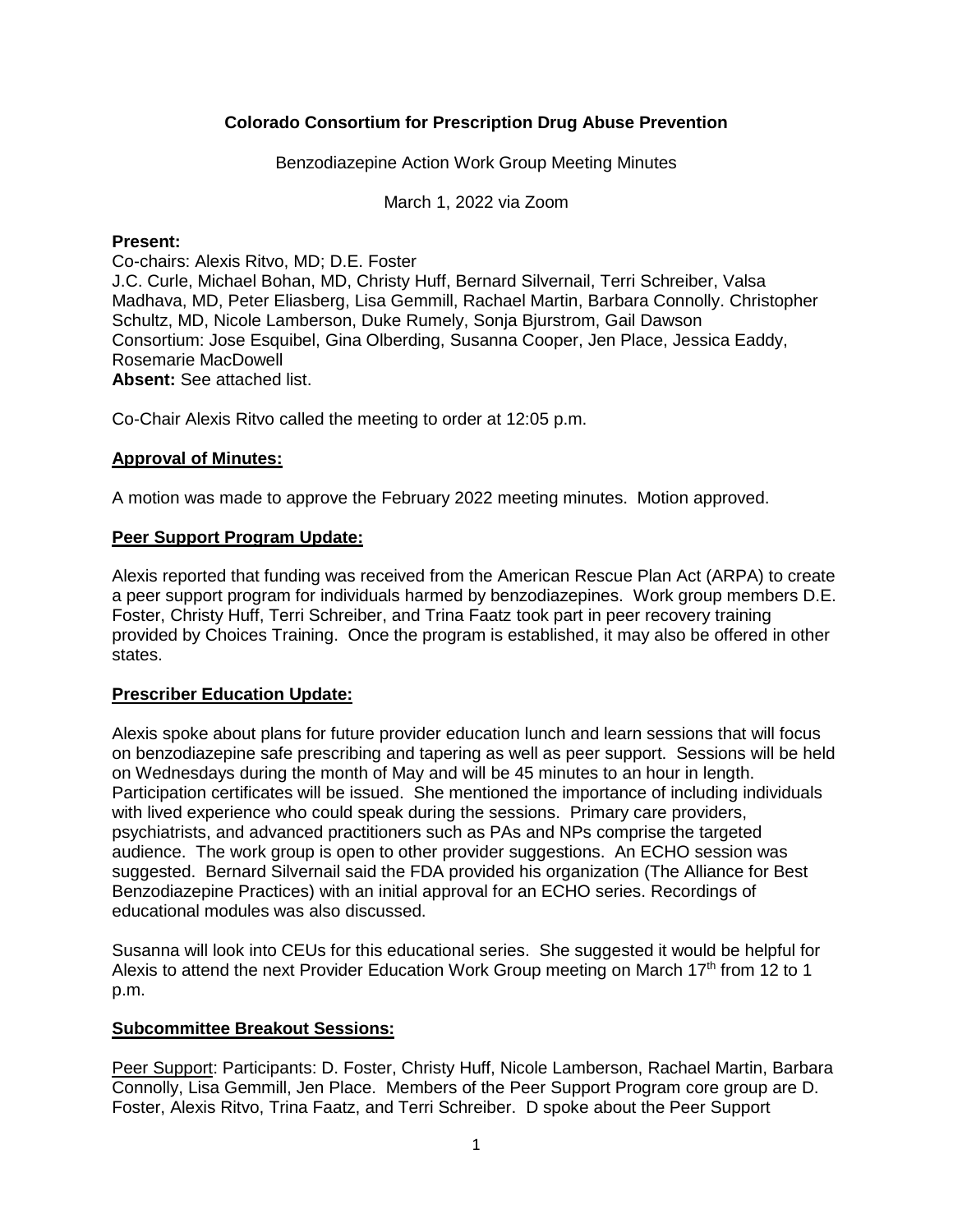Program phases: Phase 1: Curriculum Development, Phase 2: Colorado Launch, and Phase 3: National Launch. Ginger Ross is serving as a training consultant for the program. Her work includes module development. The training module will remain the property of the Consortium, although Choices Training will have the right to use it for their training purposes. D suggested that the Choices training material could be improved.

Core Group members have been meeting with Ginger on a regular basis to discuss program development and the budget. Terri Schreiber's organization, TSRG, will be overseeing the management and distribution of program funds. Individuals with lived experience will be involved In the program as consultants. The training program will consist of a core module followed by other sub-modules, including one devoted to benzodiazepines. Subcommittee members discussed how the training incorporates benzodiazepines, i.e., how they overlap and how they differ from other substances, and the difference between the roles of a clinician and a peer support specialist. Terri also mentioned stigma and patient stereotyping, indicating that compassion and empathy are essential attributes for a clinician or peer support specialist.

D will set up a separate group email for the Peer Support Subcommittee. Other work group members will be asked for feedback regarding the subcommittee's work plan.

Jen Place asked subcommittee members if they would review a handout put together by the Recovery Work Group members who have identified as recovering from a substance use disorder. She said the language portion of the handout is important and applies to individuals with a history of benzodiazepine use/injury. Link to document: [https://corxconsortium.org/wp](https://corxconsortium.org/wp-content/uploads/Supporting-Recovery-1-Pager-2021.pdf)[content/uploads/Supporting-Recovery-1-Pager-2021.pdf](https://corxconsortium.org/wp-content/uploads/Supporting-Recovery-1-Pager-2021.pdf) To submit comments: [jennifer.place@cuanschutz.edu](mailto:jennifer.place@cuanschutz.edu)

Provider Education: Participants: Alexis Ritvo, Michael Bohan, Peter Eliasberg, Sophie Feffer, Valsa Madhava, Chris Schultz. Participants discussed the four-part Prescriber Curriculum Lunch and Learn learning objectives and session outline: [https://docs.google.com/document/d/1d278EuiyB0\\_vbL6sG1hcz8EWc3fT3jxF/edit?usp=sharing](https://docs.google.com/document/d/1d278EuiyB0_vbL6sG1hcz8EWc3fT3jxF/edit?usp=sharing&ouid=108169764528553890604&rtpof=true&sd=true) [&ouid=108169764528553890604&rtpof=true&sd=true](https://docs.google.com/document/d/1d278EuiyB0_vbL6sG1hcz8EWc3fT3jxF/edit?usp=sharing&ouid=108169764528553890604&rtpof=true&sd=true)

Public Awareness/Community Engagement: Participants: Jose Esquibel, Susanna Cooper, Gail Dawson, Bernard Silvernail, Sonja Bjurstrom, Duke Rumely, J.C. Curle. Bernard spoke about his organization's plan for a national benzodiazepine symposium. The symposium is based on a three-day International Benzodiazepine Symposium held in Bend, Oregon in 2017. The Oregon symposium included multiple breakout sessions and keynote speakers; however, not enough emphasis was placed on benzodiazepine-affected communities. In order to effect a change in behavior, it is extremely motivating to expose providers to people who have been affected by benzodiazepines. The target date for the symposium is early 2023.

Bernie reported that a group of medical professionals (including Alexis Ritvo and Christy Huff) are working on a paper concerning Benzodiazepine-induced Neurological Dysfunction (BIND). They are hoping to publish this work as an editorial in a medical journal. Plans are to gather all the terms used to describe the benzodiazepine issue in order to establish a formal term for a benzodiazepine injury.

J.C. Curle said she is interested in developing PSAs to explain different benzodiazepines, as related injuries are very confusing to people who haven't been exposed.